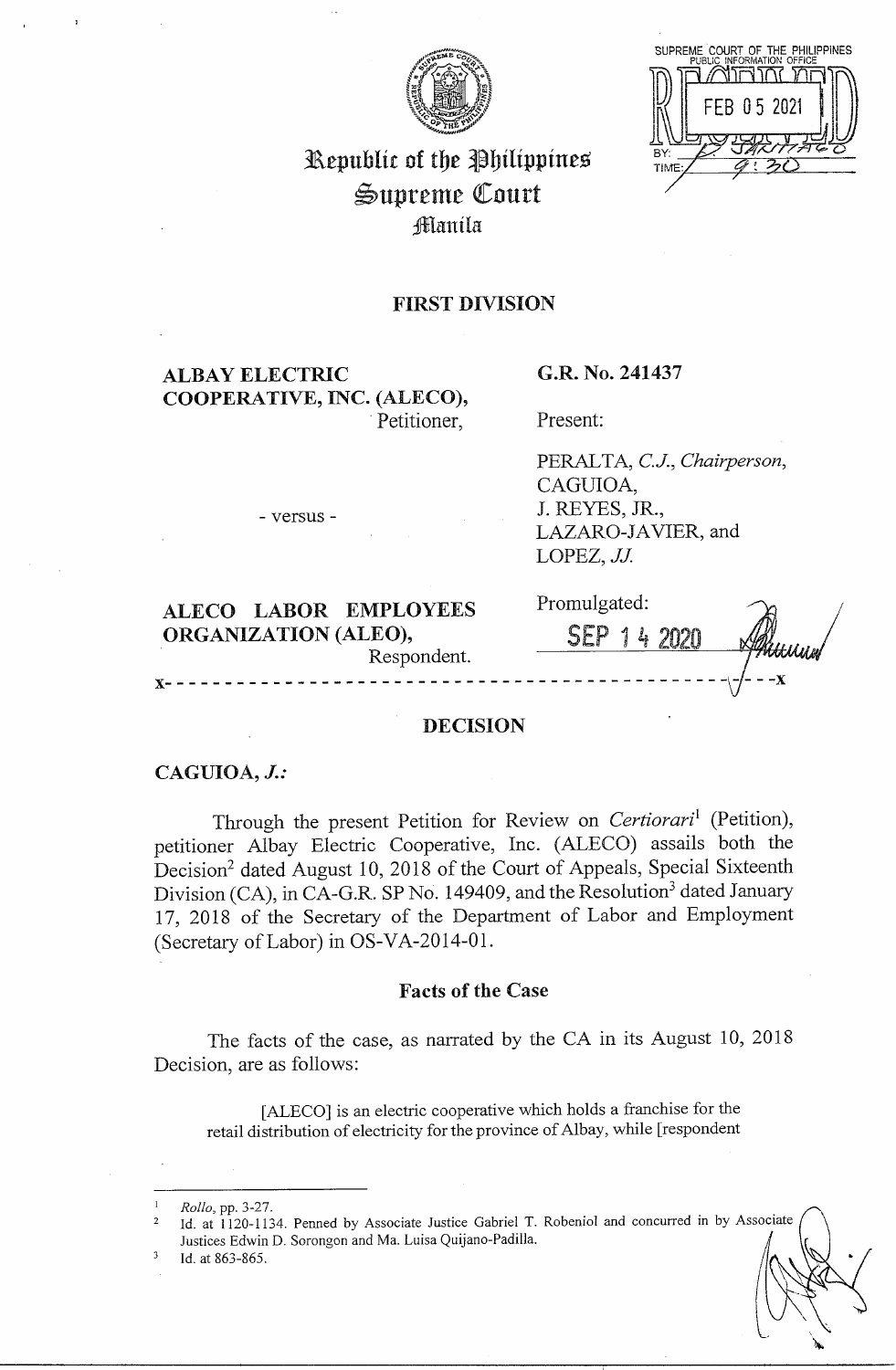ALECO Labor Employees Organization (ALEO) is the collective bargaining agent of [ALECO]'s employees.

I

I

As reported by ALECO Finance Manager, Atty. Lynne Rose Baroga, during the Special General Membership Assembly held on March 24, 2012, [ALE¢O] was suffering from financial distress with its current payables to the Rhilippine Electricity Market Corporation (PEMC) already amounting to Php134 million. In addition, it has unpaid obligations to the National Grid Qorporation of the Philippines (NGCP), Philippine Rural Electric Association (PHILRECA), other suppliers and contractors, as well as its retirees, in the aggregate amount of Php87 million. Overall, [ALECO] then had long term obligations to the foregoing creditors of Php3.1 billion. i

Thus, efforts were undertaken to rehabilitate the struggling electric cooperative. [AUECO] was pushing for Private Sector Participation (PSP) as its appropriate rehabilitation strategy, while [ALEO] was insisting on the Cooperative-to- $\dot{\mathcal{C}}$ ooperative (C2C) rehabilitation scheme. Under the PSP, the current employees of ALECO shall be required to tender their courtesy resignation to give flexibility to the incoming private sector concessionaire, but they shall receive separation pay based on the existing collective bargaining agreement (CBA) with ALEO, and shall have priority in rehiring based on the standards set by the concessionaire.

In a letter dated April 8, 2013 addressed to Atty. Veronica S. Briones ([National Electrification Administration (NEA)] Project Supervisor for ALECO), Bishop Joel Z. Baylon (Chair, Interim Board of Directors for ALECO) and Reynaldo B. Reverente (OIC GM for ALECO), ALEO President Dexter Brutas expressed grievance over the conditions set under the PSP.

Thus, on April 15, 2013, ALEO sought preventive mediation before the National Conciliation and Mediation Board (NCMB), Regional Branch No. 5, for unfair labor practices. The parties, however, failed to settle their differences which constrained [ ALEO] to file a notice of strike on April 25, 2013. It conducted a strike vote on May 10, 17 and 20, 2013 with 217 out of235 members voting for a strike.

Subsequently, in a referendum held on September 14, 2013 to determine the appropriate rehabilitation measure to be undertaken by [ALECO], the PSP was eventually chosen. In a public bidding held earlier, the San Miguel Power Holdings Corporation (San Miguel Power) emerged as the winning bidder and was awarded the concession under the PSP.

Still, ALEO went on strike on September 23, 2013.

Nonetheless, with the PSP adopted, *Notices of Retrenchment* were served on all of [ALECO]'s employees under *Office Memorandum No. 216*  dated October 23, 2013.

As the labor dispute continued without any of the parties yielding, [ALECO,] [by virtue of an Interim Board Resolution No. 2014-003, Series of 2014, and] through a letter dated January 7, 2014 signed by Bishop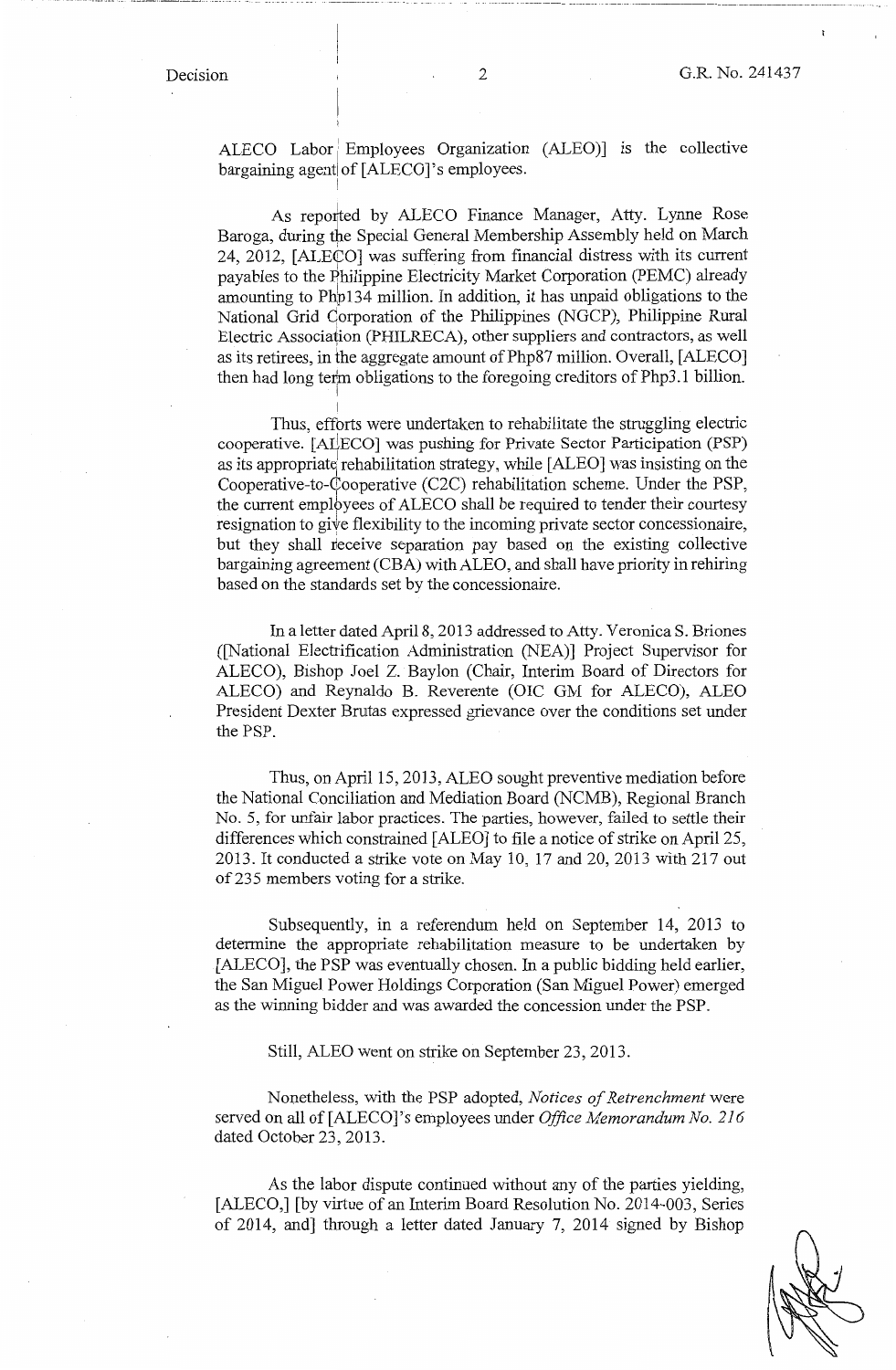Baylon, formally requested the Secretary of Labor to assume jurisdiction over the controversy. [ALEO] concurred with [ALECO].

The Secretary of Labor assumed jurisdiction on January 10, 2014 and correspondingly issued a *Return-to-Work Order* of even date.<sup>4</sup>

### **Ruling of the Secretary of Labor**

In a Resolution dated April 29, 2016, the Secretary of Labor upheld the validity of the retrenchment of ALECO's employees and ordered ALECO to pay them backwages and other benefits computed from January 10, 2014 until the finality of the said Resolution. The Secretary of Labor also ordered ALECO to pay the retrenched employees their separation benefits in accordance with the CBA.

The pertinent dispositive portion of Resolution dated April 29, 2016 reads as follows:

**"WHEREFORE,** premises considered, this Office finds the retrenchment of employees at ALECO **VALID.** 

But by virtue of the Assumption of Jurisdiction Order dated 10 January 2014, ALECO is **ORDERED TO PAY** accrued backwages and other benefits reckoned from 10 January 2014, the date of the issuance of the Assumption Order of the Secretary of Labor and Employment directing reinstatement of all ALEO members who have not accepted separation benefits on 25 December 2013, until the finality of this Resolution. Moreover, ALECO is **ORDERED TO PAY** separation benefits, computed pursuant to the Collective Bargaining Agreement (CBA), due them in view of the retrenchment.

 $[$  $X$   $X$   $X$  $]$ 

### **SO RESOLVED."<sup>5</sup>**

Both parties sought partial reconsideration of the above Resolution, but were denied in a Resolution<sup>6</sup> dated December 2, 2016. With the denial of its Motion for Reconsideration, ALECO filed with the CA a petition for *certiorari7* under Rule 65.

In the meantime, execution proceedings ensued below and the Secretary of Labor issued the Resolution<sup>8</sup> dated January 17, 2018 (January 17, 2018 Resolution) which directed the execution of the Resolution dated April 29, 2016 with modification to the effect that the payment of backwages and other benefits shall only cover the period from January 10, 2014 until

<sup>&</sup>lt;sup>4</sup> Id. at 1222-1224. Italics in the original.<br> $\frac{5}{1}$  Id. at 1121

 $\frac{5}{6}$  Id. at 1121.

Id. at 83-92.

 $\frac{7}{8}$  Id. at 28-62.

Supra note 3.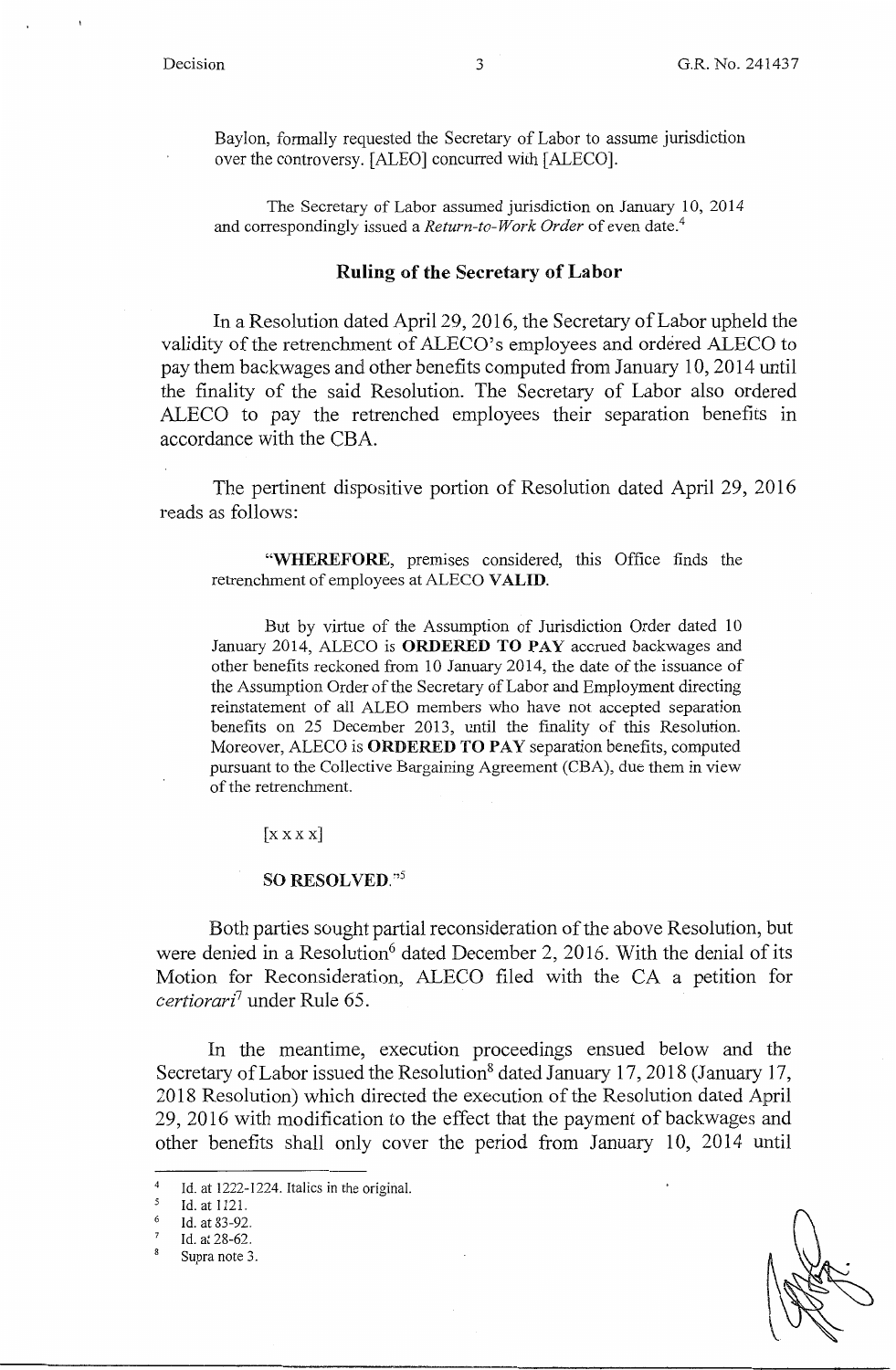December 19, 2016, the date of the finality of the Resolution dated December 2, 2016. Accordingly, the Secretary of Labor approved the sheriff's computation of the monetary award covering 78 employees.

## **Ruling of the CA**

In its August 10, 2018 Decision, the CA affirmed the April 29, 2016 and December 2, 2016 Resolutions of the Secretary of Labor with modification on the computation of the backwages. The decretal portion of which reads:

WHEREFORE, the Court resolves to **GRANT** the Petition in part. The period for computation of the backwages awarded in public respondent Secretary of Labor and Employment's *Resolutions* is hereby fixed to be from the date of the *Return-to-Work Order* on January 10, 2014 up to the issuance of *Resolution* dated April 29, 2016.

Additionally, ALECO is ordered to pay interest at the rate of six percent ( 6%) per annum on all monetary awards as modified[,] computed from the finality of this *Decision* until fully paid.

#### **SO ORDERED.<sup>9</sup>**

#### Aggrieved, ALECO filed the present Petition.

With respect to the August 10, 2018 Decision, ALECO argues that the award of backwages is not proper in this case given the Court's pronouncement in *Manggagawa ng Komunikasyon sa Pilipinas v. PLDT.*<sup>10</sup> Alternatively, ALECO argues that the computation of backwages should only be limited to the period when the striking employees actually reported back to work. Meanwhile, as regards the January 17, 2018 Resolution, ALECO, citing *Banco Filipino Savings and Mortgage Bank v. Lazaro,* 11 maintains that the base amount for the computation of backwages and separation pay should correspond to the monthly compensation prevailing before the strike and the one prevailing before the retrenchment took effect, respectively. In addition, ALECO questions the inclusion of three groups of employees in the award of backwages for being in excess of the Secretary of Labor's authority under Article 278 [263] of the Labor Code. Finally, ALECO argues that the Secretary of Labor usurped legislative authority when it disallowed all deductions to be made from the separation pay due to the employees.

In its Comment<sup>12</sup> dated July 10, 2019, ALEO counters that the award of backwages is consistent with Section 278  $[263](g)$  of the Labor Code which prescribes backwages, among others, as disciplinary action for non-

<sup>9</sup> Id. at 1133.<br><sup>10</sup> G.R. No. 190389, April 19, 2017, 823 SCRA 598.<br><sup>11</sup> G.R. Nos. 185346 & 185442, June 27, 2012, 675 SCRA 307.<br><sup>12</sup> *Rollo*, pp. 1156-1177.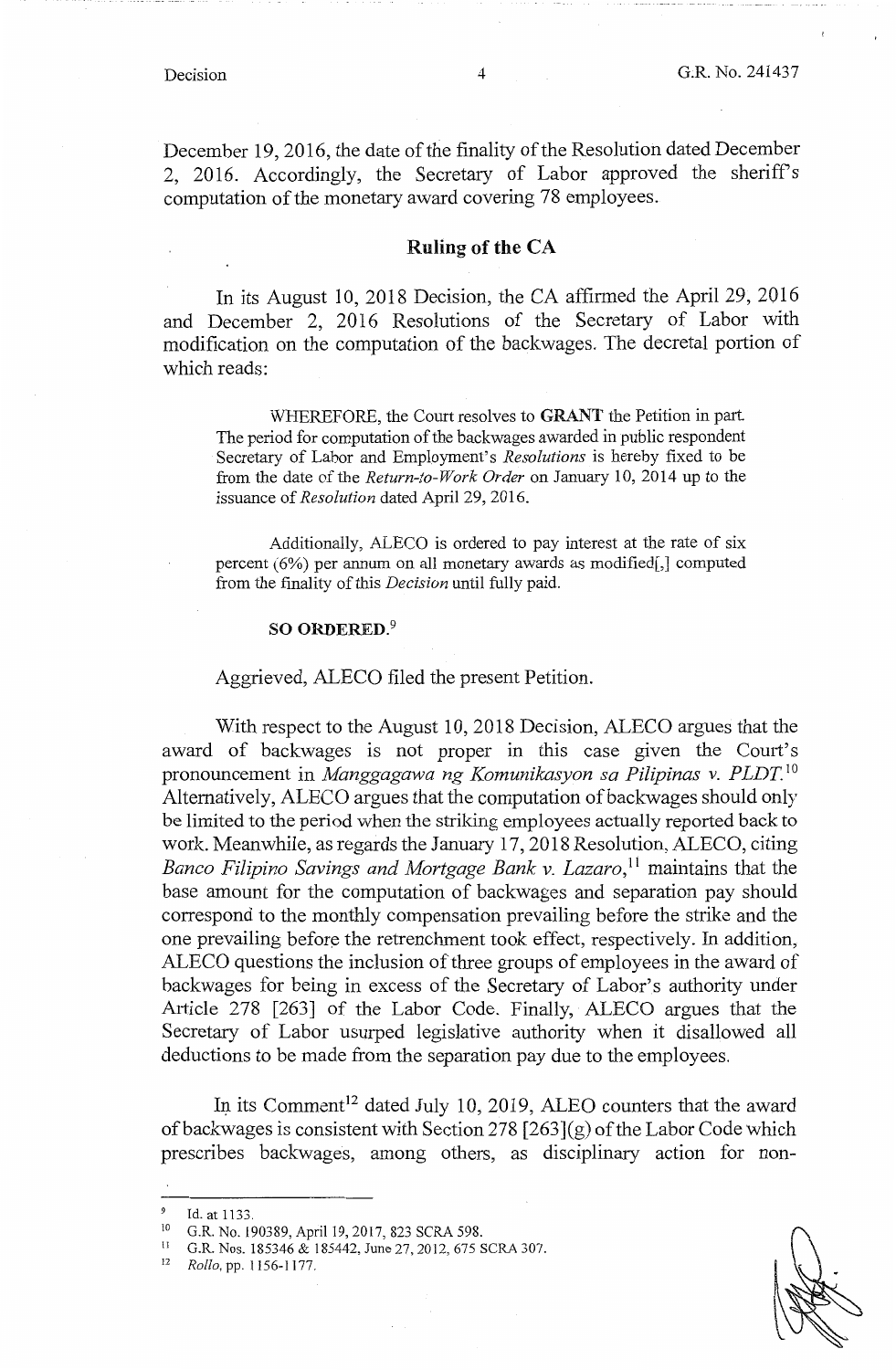compliance with any of the Secretary of Labor's orders. However, relying on Bani Rural Bank, Inc., et al., v. De Guzman,<sup>13</sup> ALEO claims that the backwages should accrue until December 19, 2016. With respect to ALECO's challenge on the January 17, 2018 Resolution, ALEO contends that the present Petition is not the proper remedy to do so. Lastly, ALEO challenges the August 10, 2018 Decision for affirming the validity of the retrenchment, as well as the denial of its claims for damages and attorney's fees.

ALECO reiterates its arguments in its Reply<sup>14</sup> dated October 1, 2019, and adds that ALEO can no longer question the legality of the retrenchment and its non-entitlement to damages and attorney's fees since it did not raise these matters in a petition for *certiorari* before the CA.

#### **Issues**

The parties submit the following procedural and substantive issues for resolution of the Court:

- 1. Whether ALECO can assail the January 17, 2018 Resolution of the Secretary of Labor through the instant Petition, and if so:
	- a. Whether the computation of monetary award affirmed in the January 17, 2018 Resolution used the correct base amount;
	- b. Whether the January 17, 2018 Resolution was correct in including the three groups of employees in the award of backwages; and
	- c. Whether the January 17, 2018 Resolution was correct in disallowing deductions from the separation pay.
- 2. Whether ALEO can still challenge the validity of the retrenchment of ALECO's employees and raise anew its claims for damages and attorney's fees;
- 3. Whether the CA erred in sustaining the Secretary of Labor's award of backwages; and
- 4. Whether the CA erred in reducing the period for which ALECO is liable for payment of backwages.



<sup>14</sup> *Rollo,* pp. I 185-1 194.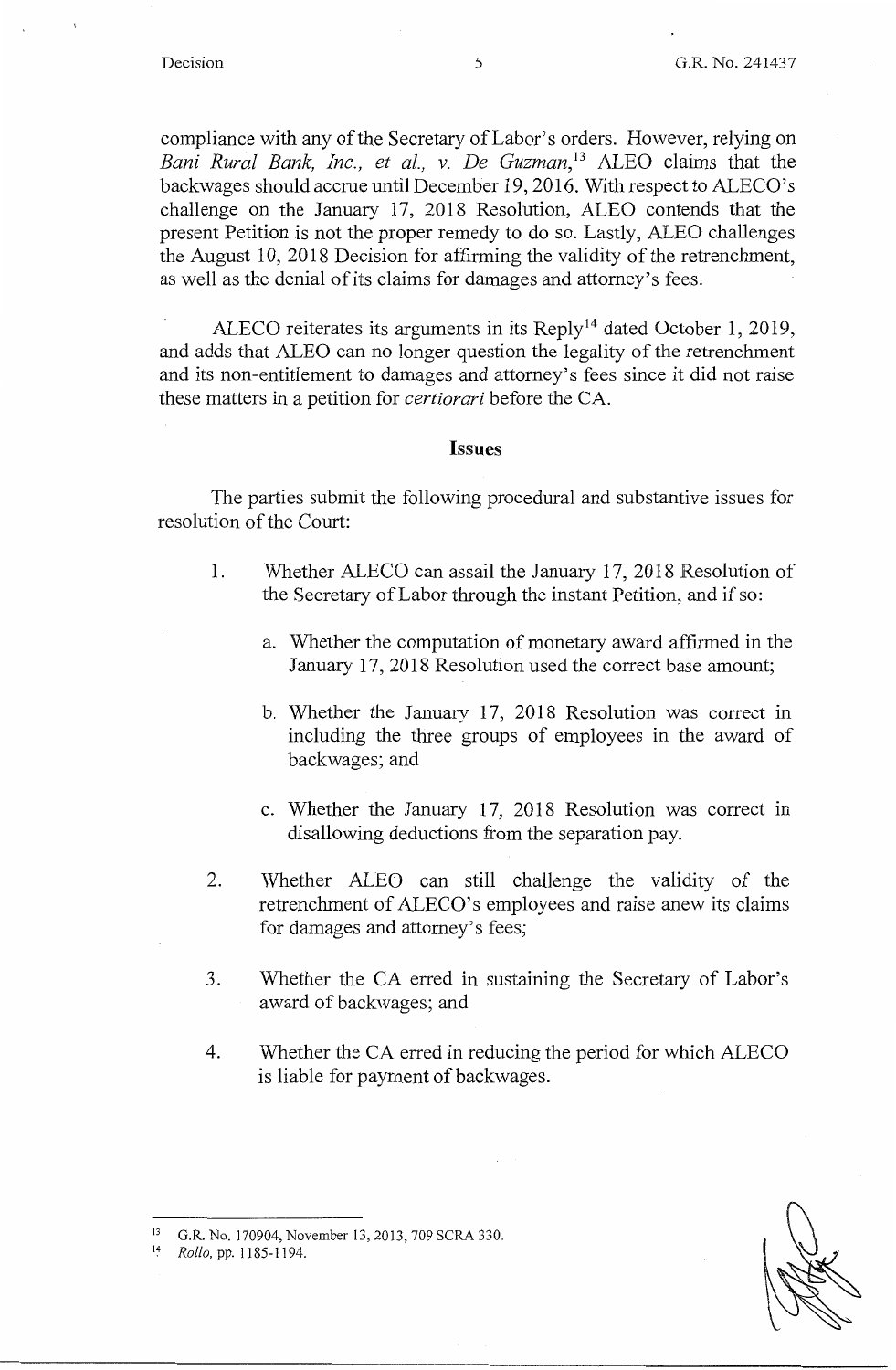#### **The Court's Ruling**

On the procedural matters, the Court finds no merit in the arguments of both parties.

ALECO assails the January 17, 2018 Resolution of the Secretary of Labor for erroneously: (1) forbidding any deductions to be made from the separation pay due to employees/members of ALEO; (2) affirming the allegedly bloated computation of backwages and separation pay; and (3) including three groups of employees *(i.e.,* those terminated for cause before the strike, those deemed separated before the strike in accordance with NEA Guidelines for joining the 2013 Barangay Elections, and those who did not join the strike and reported for work until December 31, 2013) in the award of backwages.

However, it is a long-standing rule that decisions rendered by the Secretary of Labor under the Labor Code, such as the January 17, 2018 Resolutjon, must be challenged through a petition for *certiorari* under Rule 65 before the CA. 15 Clearly, the present Petition is not the proper remedy to assail the January 17, 2018 Resolution.

Even so, inasmuch as the January 17, 2018 Resolution was issued relative to the execution of the Resolution dated April 29, 2016, which is the subject of the present appeal, the effectivity of the former depends on the disposition of the present Petition, *i.e.,* whether the Resolution dated April 29, 2016 will be reinstated. Otherwise, the January 17, 2018 Resolution will become moot.

Similarly, ALEO cannot assail the validity of the retrenchment of ALECO's employees, as well as the denial of its claims for damages and attorney's fees, through the present proceedings. As correctly held by the CA, the Resolution dated April 29, 2016, insofar as these matters are concerned, is already final. 16 As such, and following the doctrine of finality of judgment, the Resolution dated April 29, 2016 may no longer be modified in these respects even by the Court.<sup>17</sup> While there are exceptions to this doctrine, none of those obtain in this case.<sup>18</sup>

Having addressed the procedural issues, the Court shall now decide the substantive issues regarding the award of backwages.

ALECO argues that the CA erred in sustaining the award of backwages in view of the pronouncement of the Court in *Manggagawa ng Komunikasyon sa Pilipinas v. PLDT* that "[t]he award of reinstatement, including backwages,

 $^{16}$  Supra note 9.

 $^{18}$  Id.

<sup>15</sup>*PHILTRANCO Service Enterprises, Inc. v. Philtranco Workers Union-Association of Genuine Labor Organizations (PWU-AGLO),* G.R. No. 180962, February 26, 2014, 717 SCRA 340, 352.

<sup>17</sup>*National Power Corporation v. Delta P, Inc.,* G.R. No. 221709, October 16, 2019.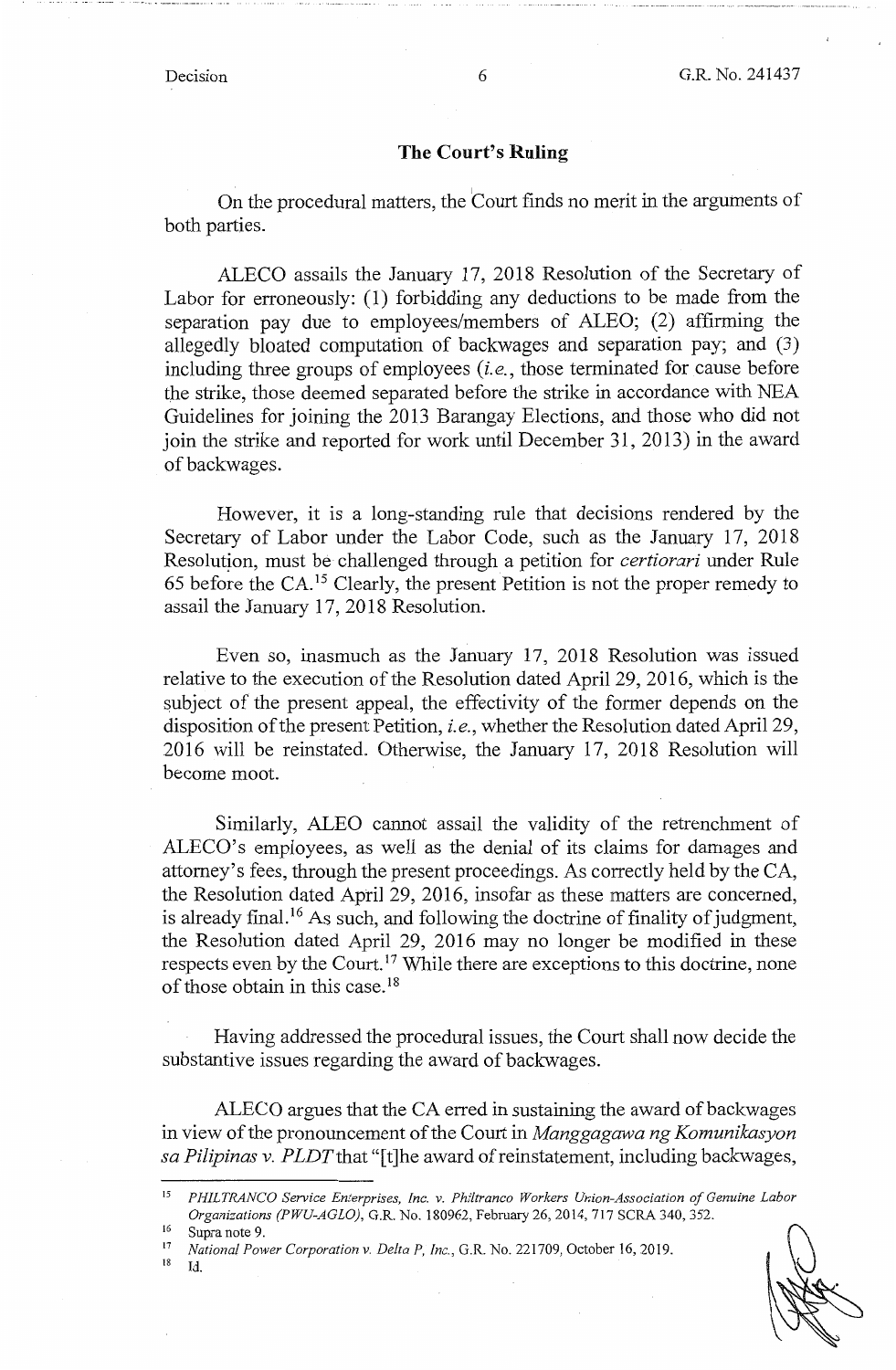is awarded by a Labor Arbiter to an illegally dismissed employee  $x x x."<sup>19</sup> In$ addition, ALECO claims that it complied with the return-to-work order as early as January 14, 2014. As such, it was not only erroneous for the Secretary of Labor and the CA to conclude that it failed to comply with the Order dated January 10; 2014 (Assumption Order), but also to use such conclusion to justify the award of backwages. Alternatively, ALECO argues that backwages should accrue only until February 26, 2014, the date when the returning employees last reported for work. It laments the failure of the Secretary of Labor to resolve the controversy within 30 days as provided in the Labor Code which caused the backwages to accrue excessively, and stresses its inability to pay such allegedly excessive amount in view of the cessation of the electric cooperative's operation under ALECO. ALECO fails to convince the Court.

ALECO cannot fully rely on the case of *Manggagawa ng Komunikasyon sa Pilipinas v. PLDT*. In the said case, the Court did not rule on the entitlement of employees to backwages for the period beginning from the issuance of the return-to-work order until the resolution of the dispute by the National Labor Relations Commission (NLRC). Rather, the ruling was limited to the propriety of reinstating the employees even after the NLRC had declared their dismissal valid, and even after said NLRC ruling had superseded the Secretary of Labor's return-to-work order. As declared by the Court therein—"there is no basis to reinstate the employees who were terminated as a result of redundancy."20 To be sure, *Manggagawa ng Komunikasyon sa Pilipinas v. PLDT* does not altogether prohibit the award of backwages outside illegal dismissal cases.

That being said, even in the absence of illegal dismissal in this case, the Secretary of Labor has the authority to award and was not mistaken in awarding backwages.

The Secretary of Labor assumed jurisdiction over the labor dispute between the parties on January 10, 2014 and issued a return-to-work order on even date pursuant to Article 278  $[263]$ (g) of the Labor Code, which provides that:

Art. 278. [263] Strikes, picketing, and lockouts.  $-x \times x$ 

xxxx

(g) When, in his opinion, there exists a labor dispute causing or likely to cause a strike or lockout in an industry indispensable to the national interest, the Secretary of Labor and Employment may assume jurisdiction over the dispute and decide it or certify the same to the Commission for compulsory arbitration. Such assumption or certification shall have the effect of automatically enjoining the intended or impending strike or lockout as specified in the assumption or certification order. If **one has already taken** 

<sup>19</sup> Supra note 10 at 625.<br><sup>20</sup> Id. at 627.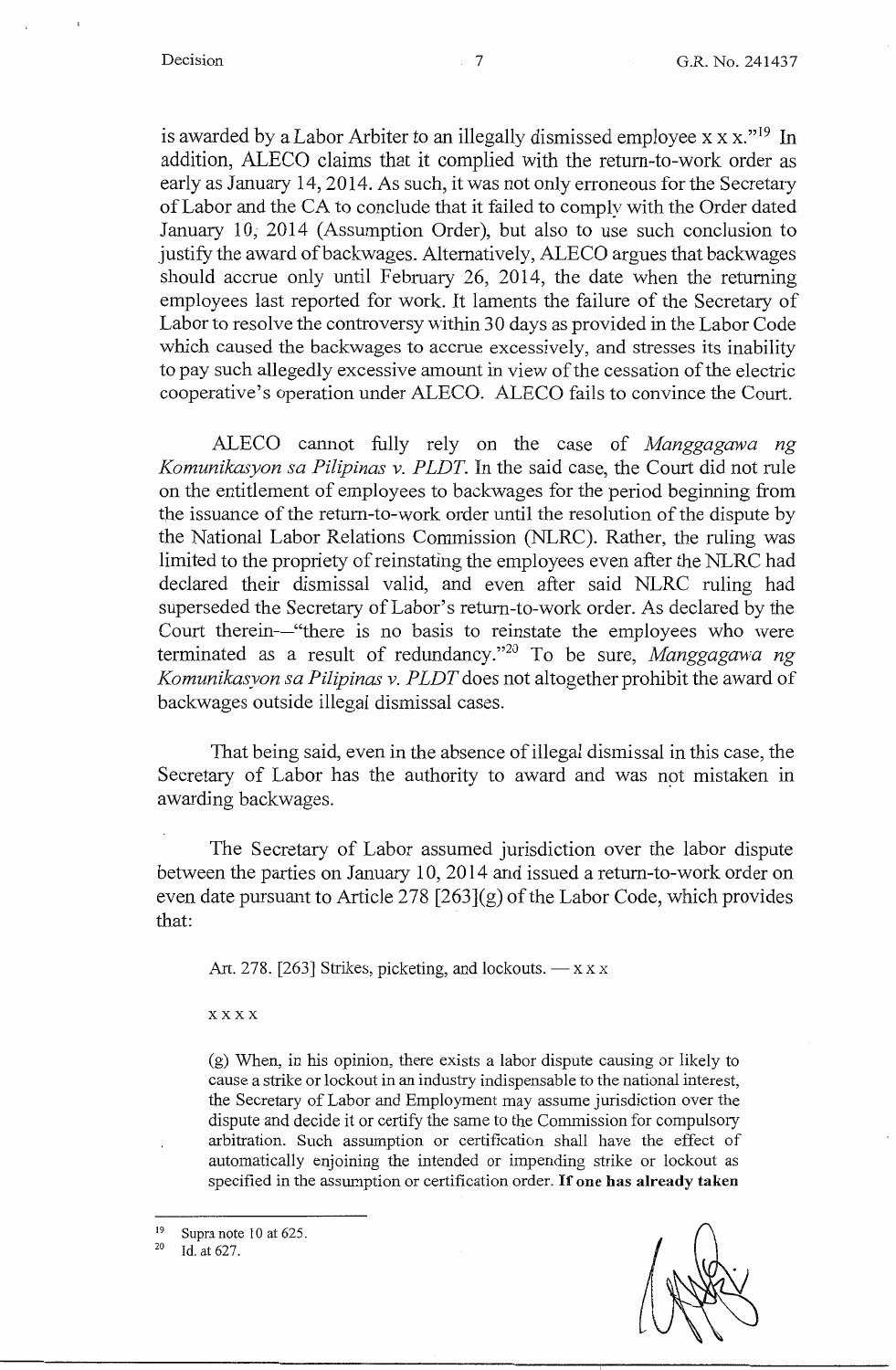**place at the time of assumption or certification, all striking or locked out employees shall immediately return to work and the employer shall immediately resume operations and readmit all workers under the same terms and conditions prevailing before the strike or lockout.** The Secretary of Labor and Employment or the Commission may seek the assistance of law enforcement agencies to ensure compliance with this provision as well as with such orders as he may issue to enforce the same.

## $x \times x \times$  (Emphasis supplied.)

The effects of an assumption order issued by the Secretary of Labor are two-fold: (a) it enjoins an impending strike on the part of the employees, and (b) it orders the employer to maintain the status  $quo.^{21}$  In cases where a strike has already taken place, as in this case, the assumption order shall have the effect of: (a) directing all striking workers to immediately return to work (return-to-work order), and (b) mandating the employer to immediately resume operations and readmit all workers under the same terms and conditions prevailing before the strike.

The status *quo* to be maintained under Article 278 [263] of the Labor Code refers to that which was prevailing the day before the strike. As explained by the Court in *San Fernando Coca-Cola Rank-and-File Union (SACORU) v. Coca-Cola Bottlers Philippines, Inc. (CCBPI): <sup>22</sup>*

Of important consideration in this case is the return-to-work order, which the Court characterized in *Manggagawa ng Komunikasyon sa Pilipinas v. Philippine Long Distance Telephone Co., Inc.,* as "interlocutory in nature, and is merely meant to maintain status *quo* while the main issue is being threshed out in the proper forum." The status *quo* is simply the status of the employment of the employees the day before the occurrence of the strike or lockout.

Based on the foregoing, from the date the [Department of Labor and Employment (DOLE)] Secretary assumes jurisdiction over a dispute until its resolution, the parties have the obligation to maintain the status *quo* while the main issue is being threshed out in the proper forum — which could be with the DOLE Secretary or with the NLRC. This is to avoid any disruption to the economy and to the industry of the employer — as this is the potential effect of a strike or lockout in an industry indispensable to the national interest — while the DOLE Secretary or the NLRC is resolving the dispute.

Since the union voted for the conduct of a strike on June 11, 2009, when the DOLE Secretary issued the return-to-work order dated June 23, 2009, this means that the status *quo* was the employment status of the employees on June 10, 2009. This status *quo* should have been maintained until the NLRC resolved the dispute in its Resolution dated March 16,2010, where the NLRC ruled that CCBPI did not commit unfair labor practice and that the redundancy program was valid. This Resolution then took the place

<sup>&</sup>lt;sup>21</sup> Digital Telecommunications Philippines, Inc. v. Digitel Employees Union (DEU), G.R. Nos. 184903-04 October 10, 2012, 683 SCRA 466,483. 22 G.R. No. 200499, October 4, 2017, 842 SCRA I.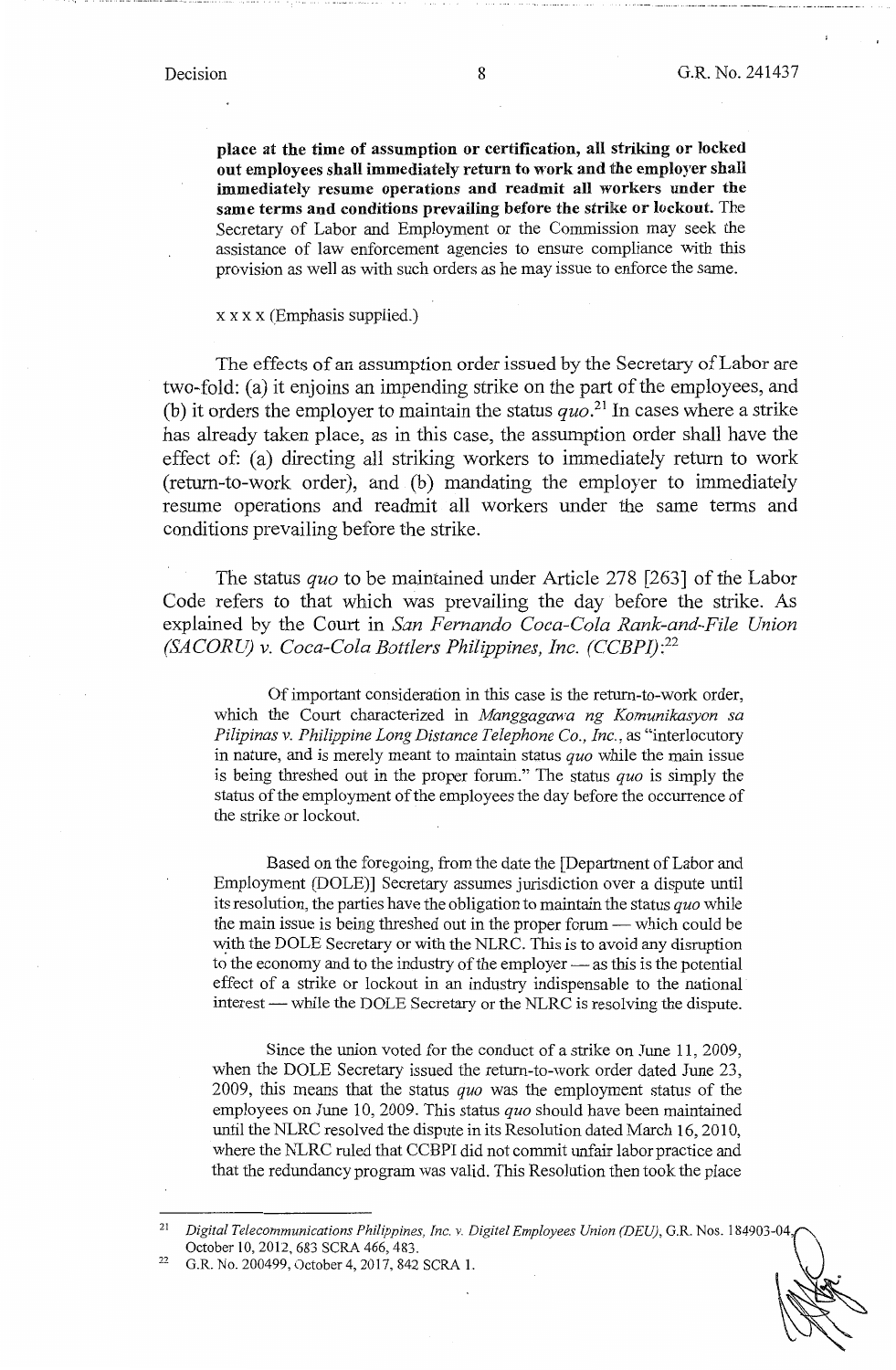of the return-to-work order of the DOLE Secretary and CCBPI no longer had the duty to maintain the status *quo* after March 16, 2010.23

The Court also held in the above case that the purpose of maintaining the status *quo* is to avoid any disruption to the economy while the labor dispute is being resolved in the proper forum. The objective is to minimize, if not totally avert, any damage that such labor dispute might cause upon the national interest by occasion of any work stoppage or slow-down. It follows then, as also demonstrated by the Court in the above case, that the directive to maintain the status *quo* extends only until the labor dispute has been resolved.

Thus, as applied in this case, the status *quo* mandated by the Assumption Order extends from the date of its issuance until the Secretary of Labor's resolution of the dispute between the parties on April 29, 2016.

During this period, the striking employees should report back to work, and the employer should readmit them *"under the same terms and conditions prevailing before the strike."* Particularly, in this case, the Assumption Order required *"x x x all striking employees, who have not accepted separation benefits, shall, within twenty[-]four (24) hours from receipt of this Order, immediately return to work[,] and the employer shall immediately resume all operations and readmit all workers under the same terms and conditions prevailing before the strike.*  $x \times x$ .<sup>24</sup> This obligation on the part of the employer generally requires actual reinstatement.

Here, ALECO claims that it complied with the Assumption Order when it admitted the striking employees to its premises on January 14, 2014. ALECO alleges that no less that the Regional Director of DOLE Region V witnessed the re-admission of these employees, and that this is further evidenced by the attendance sheets signed by the returning employees and the photographs taken on January 14, 2014.<sup>25</sup> However, as pointed out by ALEO, and admitted by ALECO, no actual work was given to the returning employees.<sup>26</sup> Instead, they were merely "confine[d] in a room for over three weeks."27 Although ALECO claimed that it tendered the salaries of the employees who actually reported back for work, ALECO also admitted that the employees refused to receive the amounts it supposedly tendered because of the parties' failure to agree on the figures. 28

In other words, to date, the affected employees are still not paid their wages and benefits for the period they were supposed to be reinstated.

- 
- $\frac{27}{28}$  Id. at 13.
- Id.

<sup>23</sup> Id. at 20- 21. Citations and emphasis omitted.<br>  $Rollo$ , p. 98.<br>
25 Id. at 12-13

 $^{25}$  Id. at 12-13.<br>  $^{26}$  Id. at 13-14.<br>  $^{27}$  Id at 13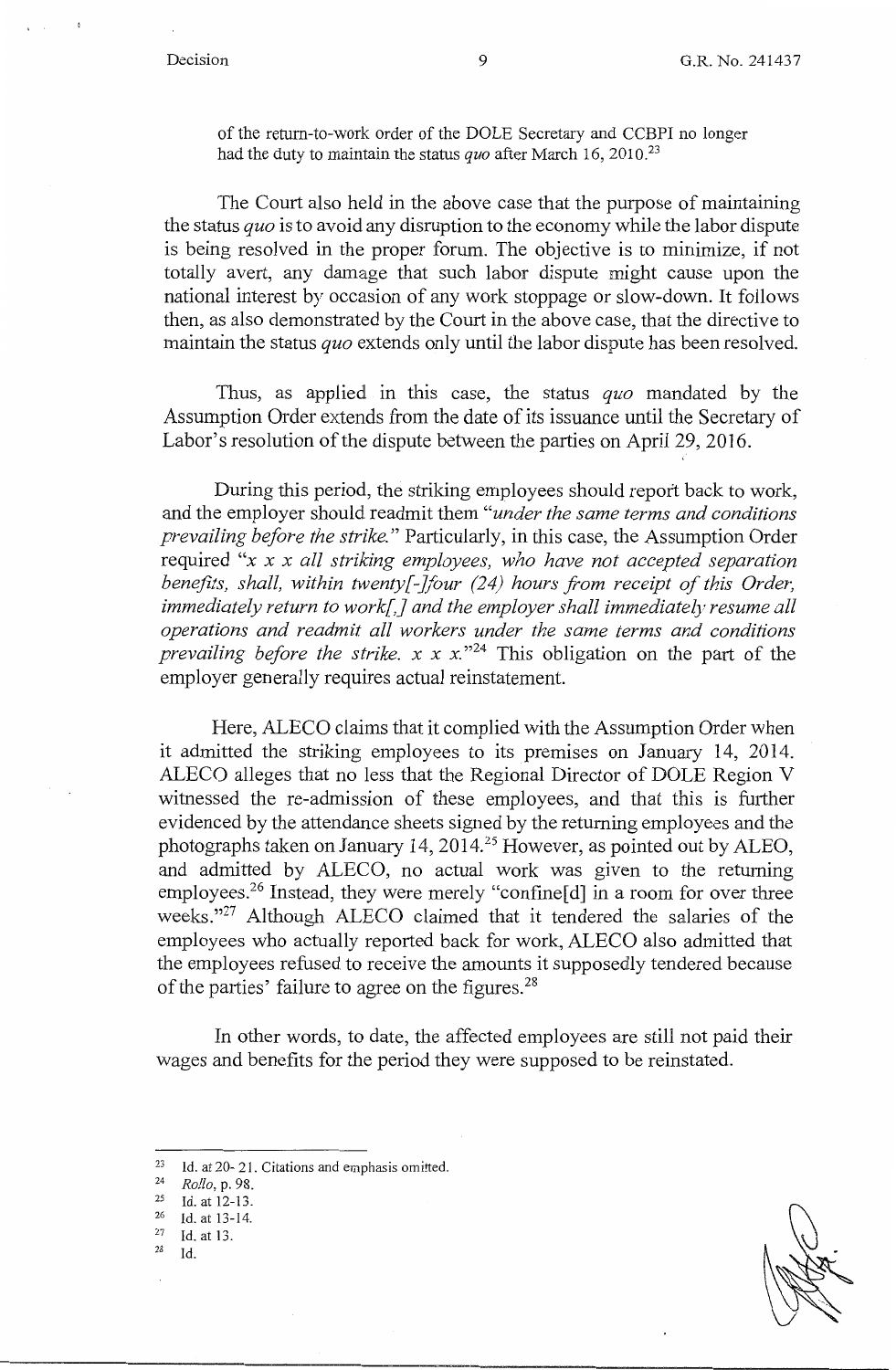In consideration of the foregoing, the award of backwages is propernot as a penalty for non-compliance with the Assumption Order as argued by ALEO-but as satisfaction of ALECO's obligation towards the employees covered by the Assumption Order. On said date, the obligation of the employer to re-admit the striking employees and/or *pay* them their respective salaries and benefits arose. However, there is no proof that the affected employees were in fact paid by ALECO their corresponding salaries and benefits. Because of ALECO's failure to perform this obligation, and to give the affected employees what has become due to them as of January 10, 2014, backwages should be awarded.

In illegal dismissal cases, backwages refer to the employee's supposed earnings had he/she not been illegally dismissed.<sup>29</sup> As applied in this case, backwages correspond to the amount ought to have been received by the affected employees if only they had been reinstated following the Assumption Order. This shall similarly include not only the employee's basic salary but also the regular allowances being received, such as the emergency living allowances and the 13th month pay mandated by the law, as well as those granted under a CBA, if any. 30

Applying the foregoing discussion, the Court finds that the CA did not err in affirming the award of backwages. Moreover, consistent with *San Fernando Coca-Cola Rank-and-File Union (SACO RU) v. Coca-Cola Bottlers Philippines, Inc. (CCBPI),* the CA also correctly limited the computation of backwages until April 29, 2016.

**WHEREFORE,** premises considered, the Petition for Review on *Certiorari* dated August 30, 2018 of petitioner Albay Electric Cooperative, Inc. (ALECO) is **DENIED.** The Decision dated August 10, 2018 of the Court of Appeals, Special Sixteenth Division, in CA-G.R. SP No. 149409, is **AFFIRMED.** 

Let the records of the case be remanded to the Labor Arbiter for proper computation of the award in accordance with this Decision.

**SO ORDERED.** 

**JAMIN S. CAGUIOA** ciate Justice

<sup>29</sup>L. *T. Datu &* Co., *Inc. v. National Labor Relations Commission,* G.R. No. 113162, February 9, 1996, 253 SCRA 440, 454. 30 *United Coconut Chemicals, Inc. v. Va/mores,* G.R. No. 201018, July 12, 2017, 831 SCRA 68, 80.